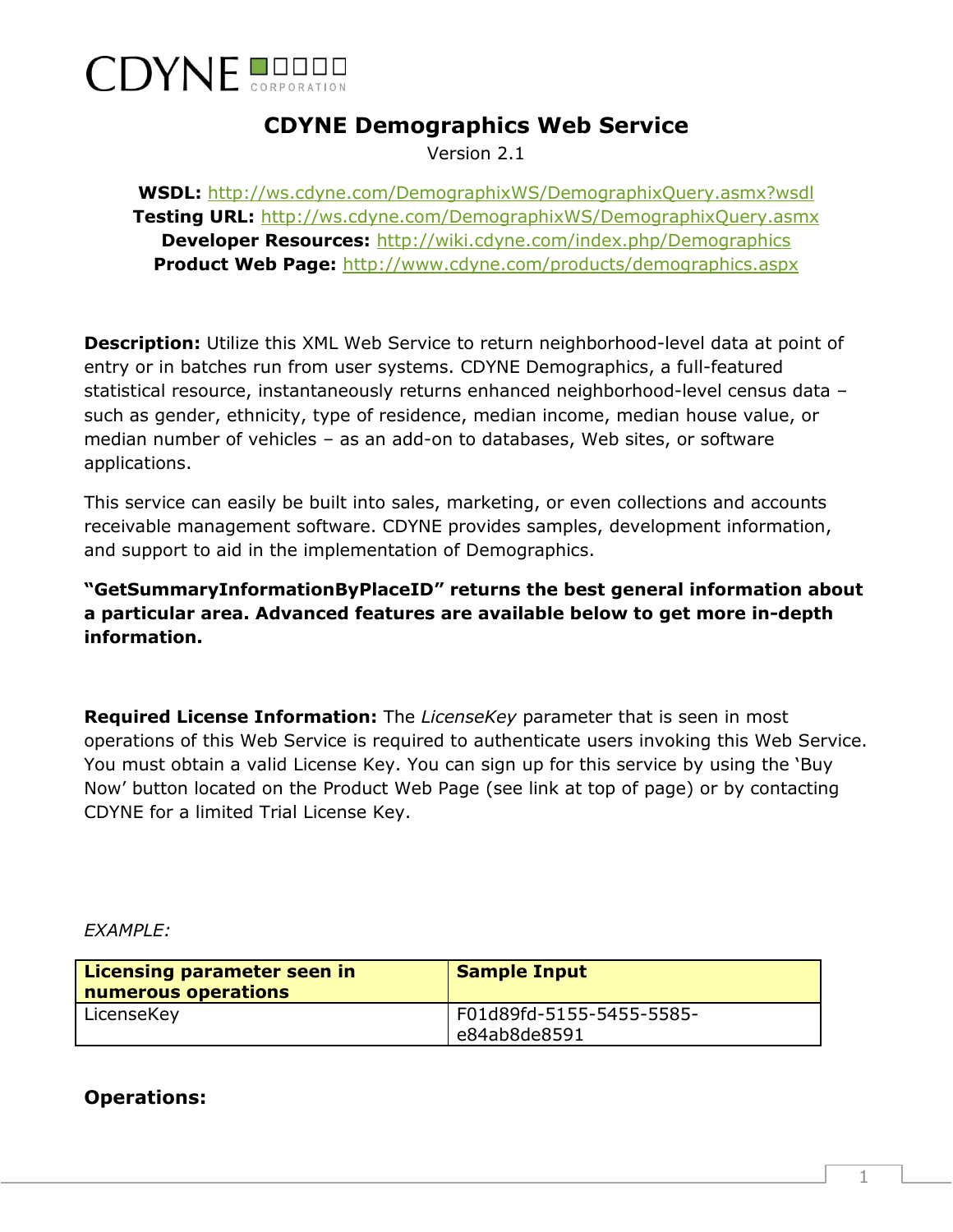# **CDYNE BUDDER**

- GetIncomeHouseValueByAddress
- GetLocationInformationByAddress
- GetLocationInformationByLatitudeLongit ude
- GetNeighborhoodAgeGenderFemaleInDa taSet
- GetNeighborhoodAgeGenderMaleInData Set
- GetNeighborhoodAgeInDataSet
- GetNeighborhoodLinguisticIsolation
- GetNeighborhoodPlaceofBirthbyCitizens hipStatusInDataset
- GetNeighborhoodRealityValueInDat aset
- GetNeighborhoodVehiclesPerHouse holdInDataset
- GetNeighborhoodYearStructuresBui lt
- GetPlaceIDbyAddress
- GetPlaceIDbyCensusTractAndBlock
- GetSummaryInformationByPlaceID
- GetVersion

#### ▼ **GetIncomeHouseValueByAddress**

| <b>Operation: GetIncomeHouseValueByAddress Input</b> |               |                                          |  |
|------------------------------------------------------|---------------|------------------------------------------|--|
| Parameter Name:                                      | Data Type     | Sample Input                             |  |
| AddressLine1: Input address.                         | <b>String</b> | 2125 Smith Ave                           |  |
| <b>City: Input City.</b>                             | <b>String</b> | Chesapeake                               |  |
| <b>StateAbbrev: Input State</b><br>abbreviation.     | <b>String</b> | VA                                       |  |
| ZipCode: Input ZIP Code.                             | <b>String</b> | 23320                                    |  |
| <b>LicenseKey:</b> See page 1 for more<br>info.      | <b>String</b> | F01d89fd-5155-5455-5585-<br>e84ab8de8591 |  |

| <b>Operation: GetIncomeHouseValueByAddress Output</b> |                |               |  |
|-------------------------------------------------------|----------------|---------------|--|
| <b>Parameter Name:</b>                                | Data Type      | Sample Output |  |
| <b>PlaceInformation/StateAbbrev:</b>                  | <b>String</b>  | <b>VA</b>     |  |
| Returns State abbreviation.                           |                |               |  |
| <b>PlaceInformation/PlaceID: Returns</b>              | Integer        | 0018442       |  |
| Place ID assigned by Census.                          |                |               |  |
| <b>PlaceInformation/Rural: Returns first</b>          | <b>String</b>  | False         |  |
| name. (if available)                                  |                |               |  |
| <b>Error:</b> Returns true or false if an error       | <b>Boolean</b> | False         |  |
| in search.                                            |                |               |  |
| <b>ErrorString: Returns any errors in</b>             | <b>String</b>  | No Error      |  |
| input data.                                           |                |               |  |
| MedianIncome: Returns average                         | <b>String</b>  | 61050         |  |
| income.                                               |                |               |  |
| MedianHouseValue: Returns average                     | <b>String</b>  | 206400        |  |
| house value.                                          |                |               |  |

#### ▼ **GetLocationInformationByAddress**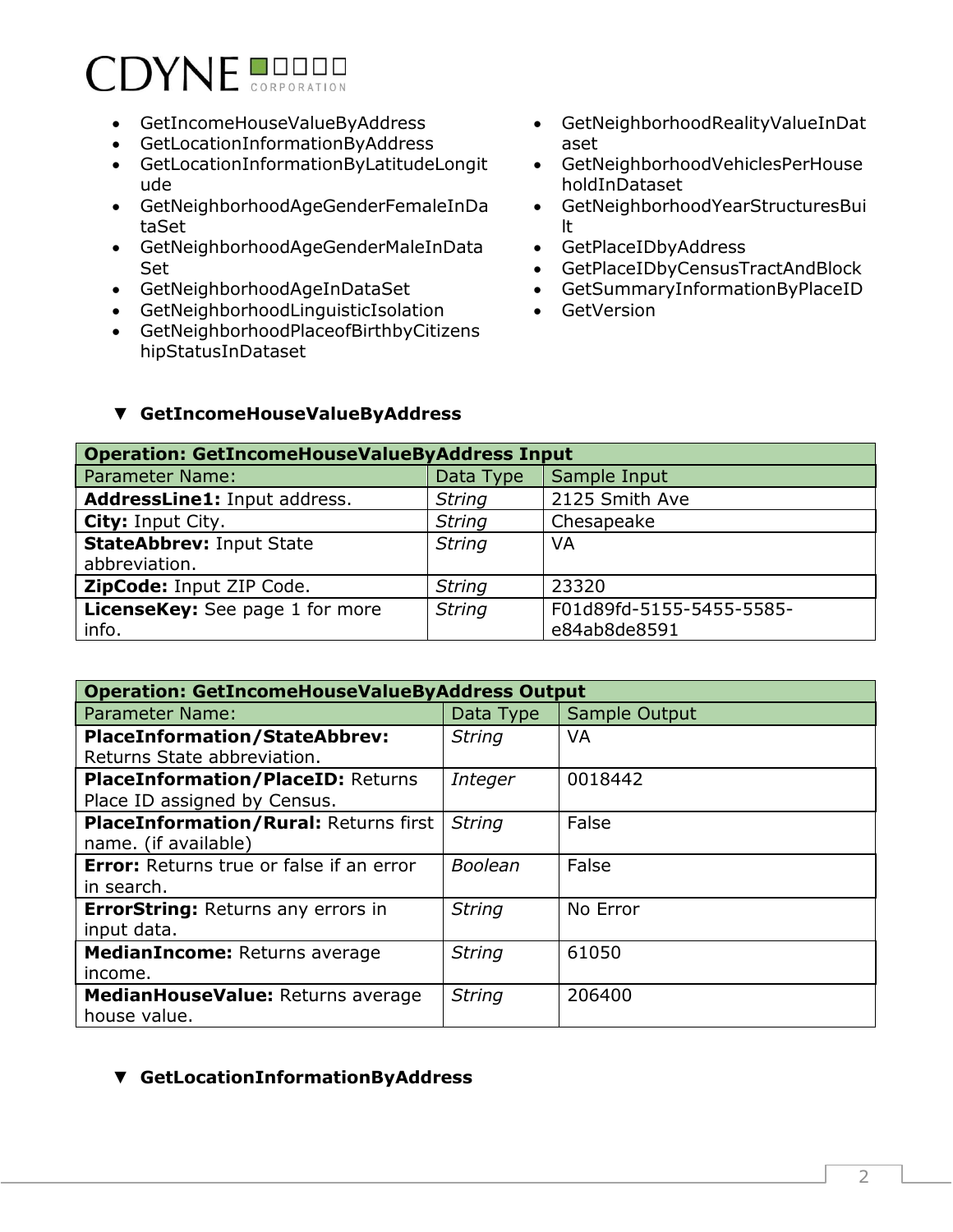# CDYNE **DODOD**

| <b>Operation: GetLocationInformationByAddress Input</b> |               |                                          |  |
|---------------------------------------------------------|---------------|------------------------------------------|--|
| <b>Parameter Name:</b>                                  | Data Type     | Sample Input                             |  |
| AddressLine1: Input address.                            | <b>String</b> | 2125 Smith Ave                           |  |
| <b>City: Input City.</b>                                | <b>String</b> | Chesapeake                               |  |
| <b>StateAbbrev: Input State abbreviation.</b>           | <b>String</b> | VA                                       |  |
| ZipCode: Input ZIP Code.                                | <b>String</b> | 23320                                    |  |
| LicenseKey: See page 1 for more info.                   | <b>String</b> | F01d89fd-5155-5455-5585-<br>e84ab8de8591 |  |

| <b>Operation: GetLocationInformationByAddress Output</b>   |                     |                |
|------------------------------------------------------------|---------------------|----------------|
| <b>Parameter Name:</b>                                     | Data Type           | Sample Output  |
| PlaceInformation/StateAbbrev: Returns State                | <b>String</b>       | <b>VA</b>      |
| abbreviation.                                              |                     |                |
| PlaceInformation/PlaceID: Returns Place ID                 | Integer             | 0018442        |
| assigned by Census.                                        |                     |                |
| PlaceInformation/Rural: Returns true or false if           | <b>Boolean</b>      | False          |
| area is rural.                                             |                     |                |
| <b>Error:</b> Returns true or false if an error in search. | <b>Boolean</b>      | False          |
| <b>ErrorString: Returns any errors in input data.</b>      | <b>String</b>       | No Error       |
| MedianAge: Returns average age for address.                | <b>UnsignedByte</b> | 39             |
| MedianIncome: Returns average income for                   | Integer             | 61050          |
| address.                                                   |                     |                |
| Median RoomsIn House: Returns average number               | <b>UnsignedByte</b> | $\overline{7}$ |
| of rooms.                                                  |                     |                |
| MedianHouseValue: Returns average house value.             | Integer             | 206400         |
| MedianVehicles: Returns average number of                  | <b>UnsignedByte</b> | $\overline{2}$ |
| vehicles.                                                  |                     |                |
| MaritalStatusPercentages/NeverMarried:                     | Decimal             | 20.20          |
| Returns percentage never married.                          |                     |                |
| MaritalStatusPercentages/Married: Returns                  | <b>Decimal</b>      | 35.83          |
| percentage married.                                        |                     |                |
| MaritalStatusPercentages/Separated: Returns                | <b>Decimal</b>      | 4.19           |
| percentage separated.                                      |                     |                |
| MaritalStatusPercentages/MarriedOther:                     | <b>Decimal</b>      | 19.06          |
| Returns percentage MarriedOther.                           |                     |                |
| MaritalStatusPercentages/Widowed: Returns                  | <b>Decimal</b>      | 3.68           |
| percentage widowed.                                        |                     |                |
| MaritalStatusPercentages/Divorced: Returns                 | <b>Decimal</b>      | 17.03          |
| percentage divorced.                                       |                     |                |
| RacePercentages/Asian: Returns percentage                  | <b>Decimal</b>      | $\overline{0}$ |
| Asian.                                                     |                     |                |
| RacePercentages/Black: Returns percentage                  | <b>Decimal</b>      | 35.02          |
| Black.                                                     |                     |                |
| RacePercentages/Indian: Returns percentage                 | <b>Decimal</b>      | $\Omega$       |
| Indian.                                                    |                     |                |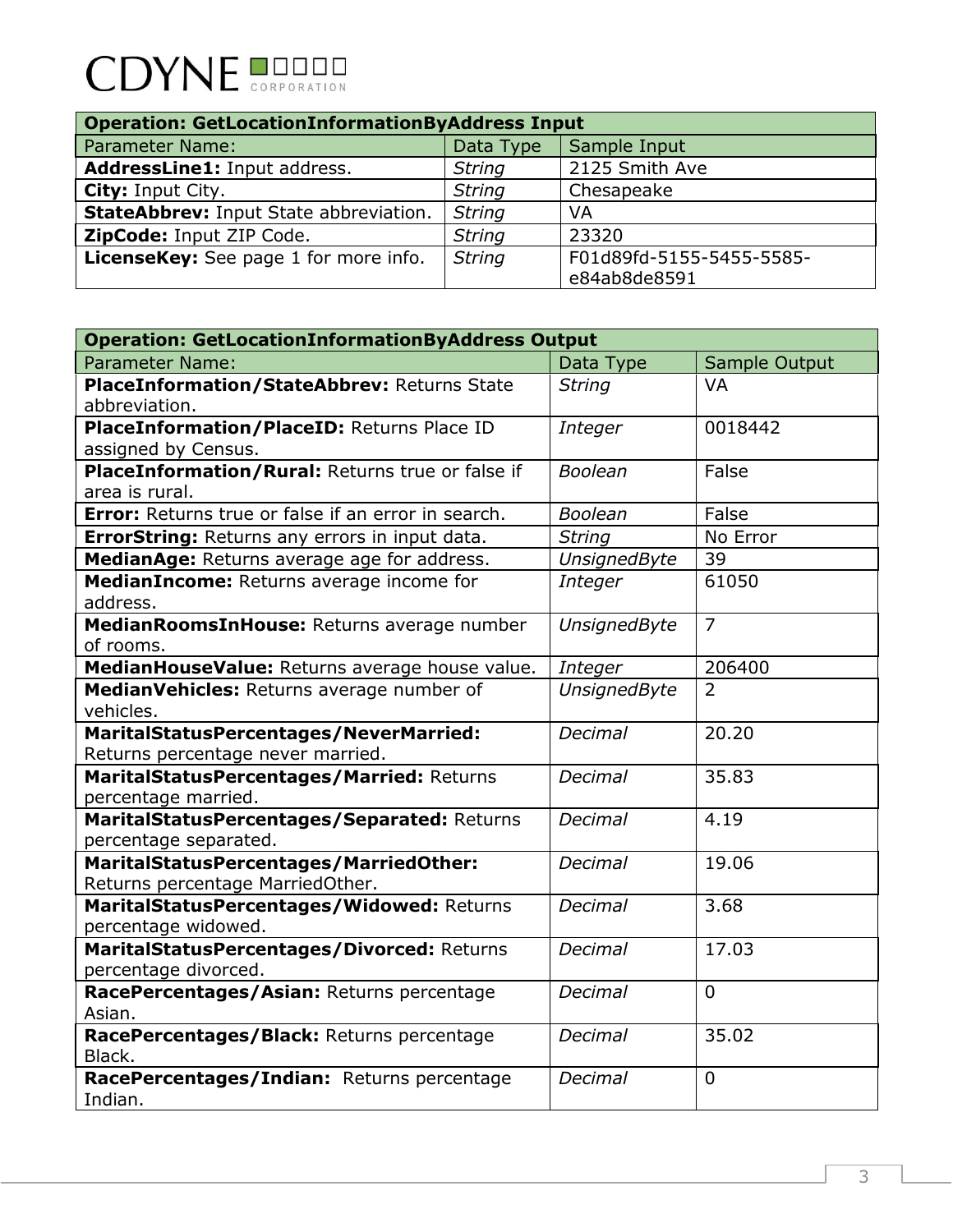| RacePercentages/Mixed: Returns percentage<br>mixed race.              | Decimal | 3.08  |
|-----------------------------------------------------------------------|---------|-------|
| RacePercentages/NativeHawaiian: Returns<br>percentage NativeHawaiian. | Decimal | 0.77  |
| RacePercentages/Other: Returns percentage<br>other.                   | Decimal | 0     |
| RacePercentages/White: Returns percentage<br>White.                   | Decimal | 61.12 |
| GenderPercentages/Female: Returns percentage<br>female.               | Decimal | 57.93 |
| GenderPercentages/Male: Returns percentage<br>male.                   | Decimal | 42.07 |

## ▼ **GetLocationInformationByLatitudeLongitude**

| <b>Operation: GetLocationInformationByLatitudeLongitude Input</b> |               |                                          |  |
|-------------------------------------------------------------------|---------------|------------------------------------------|--|
| <b>Parameter Name:</b>                                            | Data Type     | Sample Input                             |  |
| Latitude: Input Latitude of location.                             | Decimal       |                                          |  |
| <b>Longitude:</b> Input Longitude of location.                    | Decimal       |                                          |  |
| <b>LicenseKey:</b> See page 1 for more info.                      | <b>String</b> | F01d89fd-5155-5455-5585-<br>e84ab8de8591 |  |
|                                                                   |               |                                          |  |

| <b>Operation: GetLocationInformationByLatitudeLongitude Output</b> |                     |               |  |
|--------------------------------------------------------------------|---------------------|---------------|--|
| <b>Parameter Name:</b>                                             | Data Type           | Sample Output |  |
| <b>PlaceInformation/StateAbbrev: Returns State</b>                 | <b>String</b>       | VA            |  |
| abbreviation.                                                      |                     |               |  |
| PlaceInformation/PlaceID: Returns place ID                         | Integer             | 0018442       |  |
| assigned by Census.                                                |                     |               |  |
| PlaceInformation/Rural: Returns true or false if area              | <b>Boolean</b>      | False         |  |
| is rural.                                                          |                     |               |  |
| <b>Error:</b> Returns true or false if an error in search.         | <b>Boolean</b>      | False         |  |
| <b>ErrorString:</b> Returns any errors in input data.              | <b>String</b>       | No Error      |  |
| MedianAge: Returns average age for address.                        | <b>UnsignedByte</b> | 39            |  |
| MedianIncome: Returns average income for address.                  | Integer             | 61050         |  |
| Median RoomsIn House: Returns average number of                    | <b>UnsignedByte</b> | 7             |  |
| rooms.                                                             |                     |               |  |
| MedianHouseValue: Returns average house value.                     | Integer             | 206400        |  |
| MedianVehicles: Average number of vehicles.                        | <b>UnsignedByte</b> | 2             |  |
| MaritalStatusPercentages/NeverMarried: Returns                     | <b>Decimal</b>      | 20.20         |  |
| percentage never married.                                          |                     |               |  |
| MaritalStatusPercentages/Married: Returns                          | Decimal             | 35.83         |  |
| percentage married.                                                |                     |               |  |
| MaritalStatusPercentages/Separated: Returns                        | Decimal             | 4.19          |  |
| percentage separated.                                              |                     |               |  |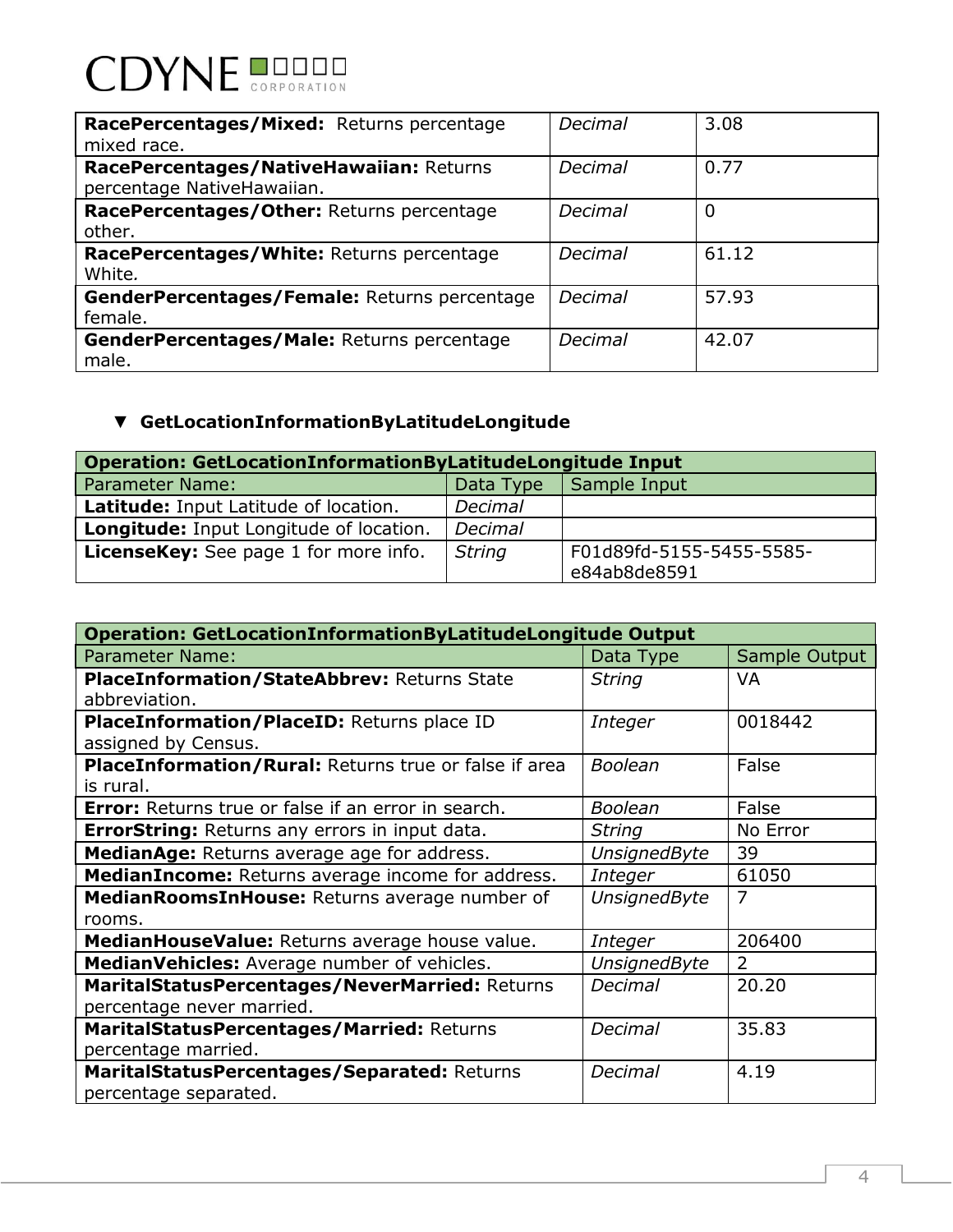# **CDYNE DODER**

| MaritalStatusPercentages/MarriedOther: Returns<br>percentage MarriedOther. | Decimal | 19.06       |
|----------------------------------------------------------------------------|---------|-------------|
| MaritalStatusPercentages/Widowed: Returns<br>percentage widowed.           | Decimal | 3.68        |
| MaritalStatusPercentages/Divorced: Returns<br>percentage divorced.         | Decimal | 17.03       |
| RacePercentages/Asian: Returns percentage Asian.                           | Decimal | 0           |
| RacePercentages/Black: Returns percentage Black.                           | Decimal | 35.02       |
| RacePercentages/Indian: Returns percentage<br>Indian.                      | Decimal | $\mathbf 0$ |
| RacePercentages/Mixed: Returns percentage mixed<br>race.                   | Decimal | 3.08        |
| RacePercentages/NativeHawaiian: Returns<br>percentage NativeHawaiian.      | Decimal | 0.77        |
| RacePercentages/Other: Returns percentage other.                           | Decimal | 0           |
| RacePercentages/White: Returns percentage White.                           | Decimal | 61.12       |
| GenderPercentages/Female: Returns percentage<br>female.                    | Decimal | 57.93       |
| GenderPercentages/Male: Returns percentage male.                           | Decimal | 42.07       |

# ▼ **GetNeighborhoodAgeGenderFemaleInDataSet**

| Operation: GetNeighborhoodAgeGenderFemaleInDataSet Input |               |              |  |
|----------------------------------------------------------|---------------|--------------|--|
| Parameter Name:                                          | Data Type     | Sample Input |  |
| <b>StateAbbrev: Input State abbreviation.</b>            | <b>String</b> | VA           |  |
| <b>PlaceID:</b> Input City to search.                    | <b>String</b> | 0018442      |  |

| <b>Operation: GetNeighborhoodAgeGenderFemaleInDataSet Output</b> |                |               |  |
|------------------------------------------------------------------|----------------|---------------|--|
| <b>Parameter Name:</b>                                           | Data Type      | Sample Output |  |
| <b>Schema: Returns XML schema. XML</b>                           |                | Schema        |  |
| Table: Returns table of information. String                      |                | Table 1       |  |
| <b>Population:</b> Returns first name. (if available)            | <b>String</b>  | 908           |  |
| <b>UnderOne:</b> Returns # of females under age 1.               | <b>Integer</b> | $\mathbf 0$   |  |
| <b>One:</b> Returns # of females at age 1.                       | <b>Integer</b> | 20            |  |
| Two: Returns # of females at age 2.                              | <b>Integer</b> | 0             |  |
| <b>Three:</b> Returns # of females at age 3.                     | Integer        | 0             |  |
| <b>Four:</b> Returns # of females at age 4.                      | <b>Integer</b> | 0             |  |
| Five: Returns # of females at age 5.                             | Integer        | 0             |  |
| Six: Returns # of females at age 6.                              | Integer        | 8             |  |
| <b>Seven:</b> Returns # of females at age 7.                     | Integer        | 0             |  |
| Eight: Returns # of females at age 8.                            | Integer        | 0             |  |
| <b>Nine:</b> Returns $#$ of females at age 9.                    | Integer        | 0             |  |
| Ten: Returns # of females at age 10.                             | Integer        | $\mathbf{0}$  |  |
| <b>Eleven:</b> Returns # of females at age 11.                   | Integer        | 7             |  |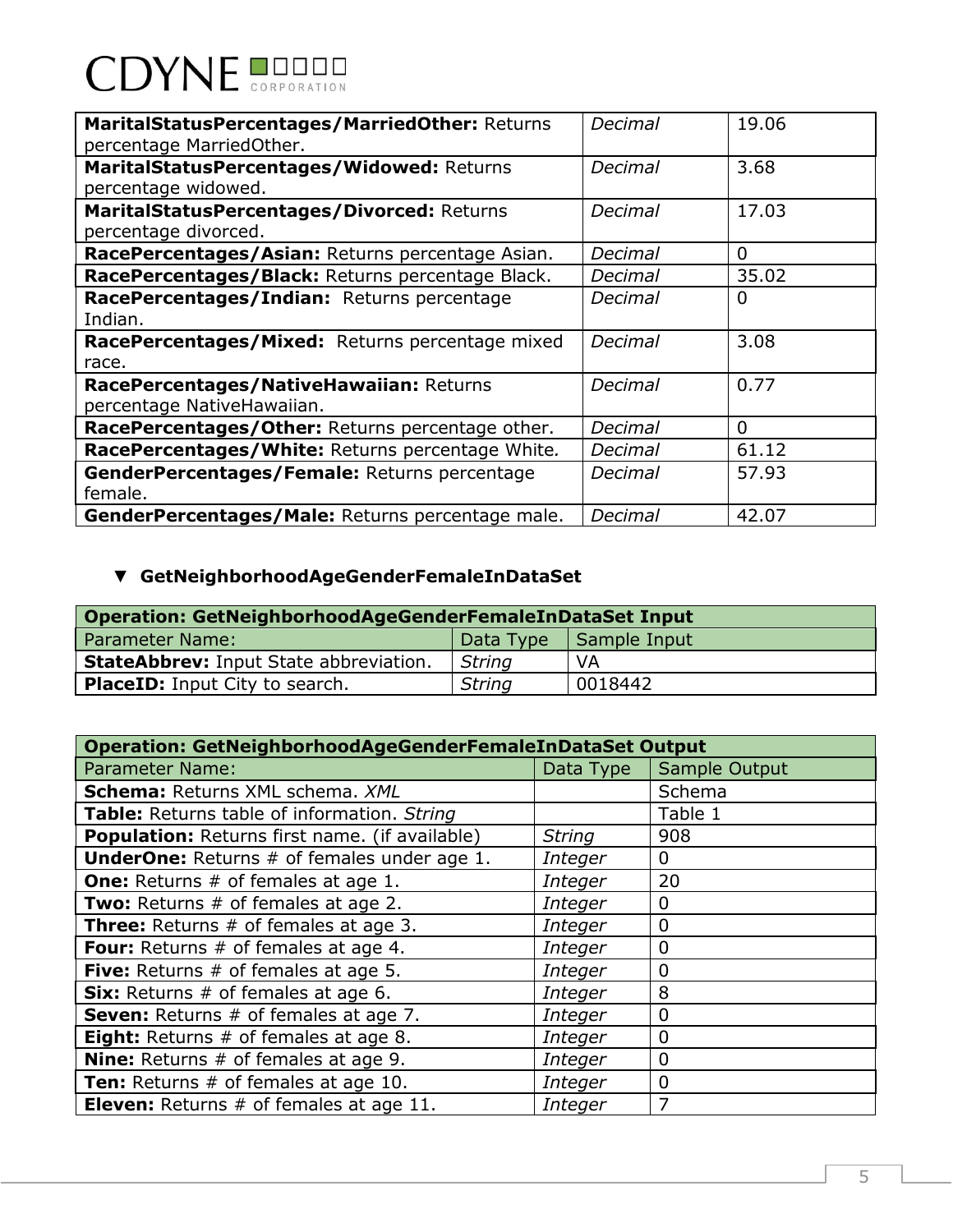| <b>CDYNE BUDDER</b> |  |
|---------------------|--|
|                     |  |

| <b>Twelve:</b> Returns # of females at age 12.                            | Integer        | $\overline{7}$ |
|---------------------------------------------------------------------------|----------------|----------------|
| Thirteen: Returns # of females at age 13.                                 | Integer        | $\overline{0}$ |
| <b>Fourteen:</b> Returns # of females at age 14.                          | Integer        | $\overline{0}$ |
| <b>Fifteen:</b> Returns # of females at age 15.                           | Integer        | $\overline{0}$ |
| <b>Sixteen:</b> Returns # of females at age 16.                           | Integer        | 0              |
| <b>Seventeen:</b> Returns # of females at age 17.                         | Integer        | 15             |
| <b>Eighteen:</b> Returns # of females at age 18.                          | Integer        | 35             |
| <b>Nineteen:</b> Returns # of females at age 19.                          | Integer        | 0              |
| <b>Twenty:</b> Returns # of females at age 20.                            | Integer        | $\overline{0}$ |
| TwentyOne: Returns # of females at age 21.                                | Integer        | $\overline{0}$ |
| TwentyTwo_Four: Returns # of females between                              | Integer        | 8              |
| ages 22 and 24.                                                           |                |                |
| TwentyFive_Nine: Returns # of females between<br>ages 25 and 29.          | Integer        | 45             |
| <b>Thirty_Four:</b> Returns # of females between ages                     | Integer        | 27             |
| 30 and 34.                                                                |                |                |
| <b>ThirtyFive_Nine:</b> Returns # of females between                      | Integer        | 58             |
| ages 35 and 39.                                                           |                |                |
| Forty_Four: Returns # of females between ages                             | Integer        | 34             |
| 40 and 44.                                                                |                |                |
| FortyFive_Nine: Returns # of females between                              | Integer        | 48             |
| ages 45 and 49.                                                           |                |                |
| Fifty_Four: Returns # of females between ages                             | Integer        | 18             |
| 50 and 54.                                                                |                |                |
| <b>FiftyFive_Nine:</b> Returns # of females between                       | Integer        | 11             |
| ages 55 and 59.                                                           |                |                |
| SixtyTwo_Four: Returns # of females between                               | Integer        | 21             |
| ages 62 and 64.                                                           |                |                |
| <b>SixtyFive_Six:</b> Returns # of females between                        | Integer        | $\overline{7}$ |
| ages 65 and 66.                                                           |                |                |
| <b>SixtySeven_Nine:</b> Returns # of females between                      | <b>Integer</b> | 0              |
| ages 67 and 69.                                                           |                |                |
| <b>Seventy_Four:</b> Returns # of females between                         | Integer        | 13             |
| ages 70 and 74.                                                           |                |                |
| SeventyFive_Nine: Returns # of females                                    | Integer        | $\mathbf 0$    |
| between ages 75 and 79.<br>Eighty_Four: Returns # of females between ages |                | $\mathbf 0$    |
| 80 and 84.                                                                | Integer        |                |
| <b>EightyFive_Over:</b> Returns # of females at ages                      | Integer        | $\mathbf 0$    |
|                                                                           |                |                |
| 85 and over.                                                              |                |                |

# ▼ **GetNeighborhoodAgeGenderMaleInDataSet**

| Operation: GetNeighborhoodAgeGenderMaleInDataSet Input |  |                          |  |
|--------------------------------------------------------|--|--------------------------|--|
| Parameter Name:                                        |  | Data Type   Sample Input |  |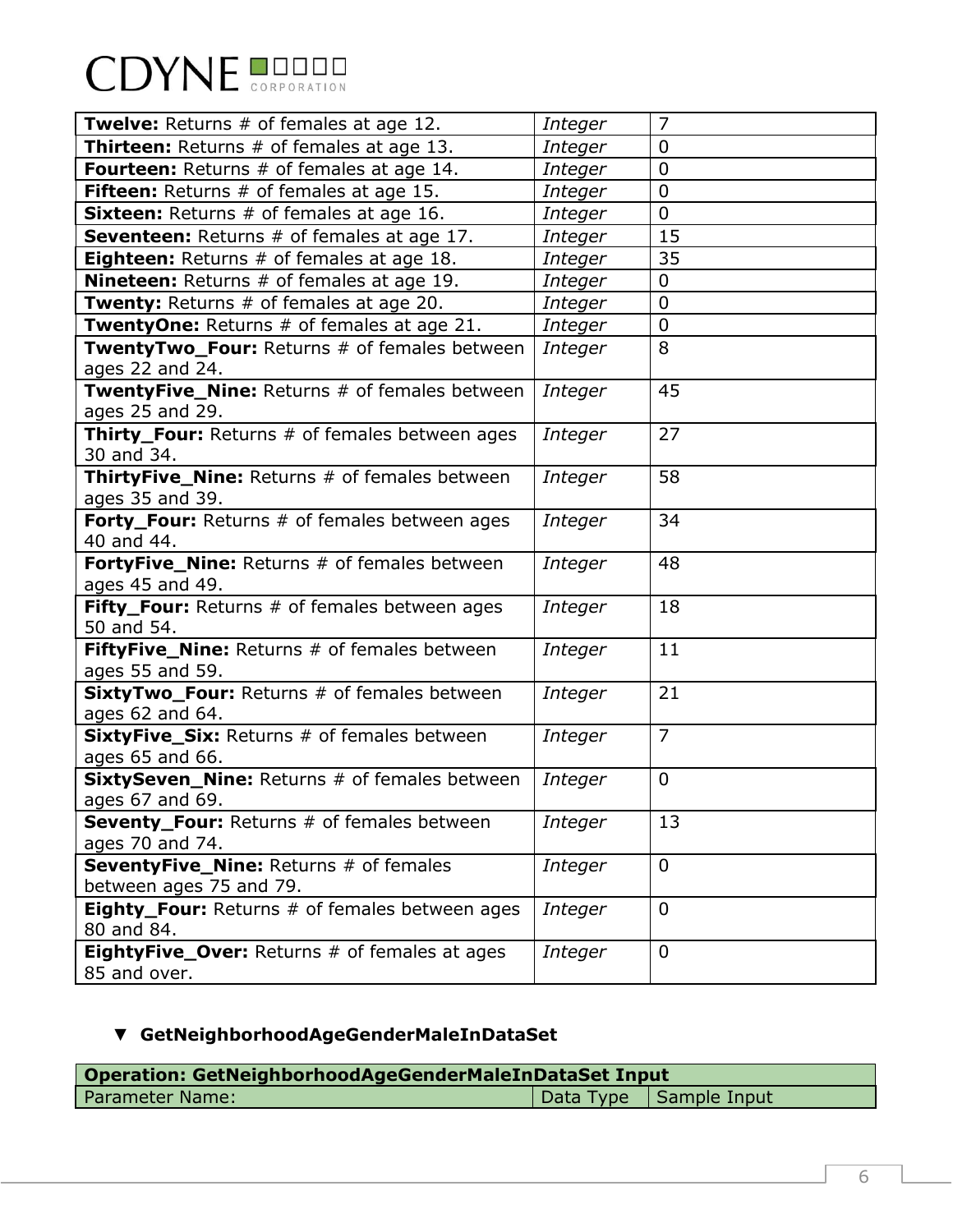| <b>CDYNE BUDDER</b> |  |
|---------------------|--|
|                     |  |

| <b>StateAbbrev: Input State abbreviation.</b> | <b>String</b> |         |
|-----------------------------------------------|---------------|---------|
| <b>PlaceID:</b> Input City to search.         | <b>String</b> | 0018442 |

| <b>Operation: GetNeighborhoodAgeGenderMaleInDataSet Output</b>        |                |                |  |
|-----------------------------------------------------------------------|----------------|----------------|--|
| <b>Parameter Name:</b>                                                | Data Type      | Sample Output  |  |
| Schema: Returns XML schema. XML                                       |                | Schema         |  |
| Table: Returns table of information.                                  | <b>String</b>  | Table 1        |  |
| <b>Population:</b> Returns first name. (if available)                 | <b>String</b>  | 908            |  |
| <b>UnderOne:</b> Returns # of males under age 1.                      | Integer        | 5              |  |
| <b>One:</b> Returns # of males at age 1.                              | Integer        | 18             |  |
| <b>Two:</b> Returns # of males at age 2.                              | Integer        | $\mathbf 0$    |  |
| Three: Returns # of males at age 3.                                   | <b>Integer</b> | $\overline{0}$ |  |
| <b>Four:</b> Returns # of males at age 4.                             | Integer        | 20             |  |
| Five: Returns # of males at age 5.                                    | Integer        | $\overline{0}$ |  |
| Six: Returns # of males at age 6.                                     | Integer        | $\overline{0}$ |  |
| <b>Seven:</b> Returns # of males at age 7.                            | Integer        | $\overline{0}$ |  |
| <b>Eight:</b> Returns # of males at age 8.                            | Integer        | $\Omega$       |  |
| <b>Nine:</b> Returns # of males at age 9.                             | Integer        | 18             |  |
| Ten: Returns # of males at age 10.                                    | Integer        | 9              |  |
| <b>Eleven:</b> Returns # of males at age 11.                          | Integer        | $\mathbf 0$    |  |
| <b>Twelve:</b> Returns # of males at age 12.                          | Integer        | $\overline{0}$ |  |
| <b>Thirteen:</b> Returns # of males at age 13.                        | Integer        | 9              |  |
| <b>Fourteen:</b> Returns # of males at age 14.                        | Integer        | $\overline{0}$ |  |
| Fifteen: Returns # of males at age 15.                                | Integer        | $\overline{0}$ |  |
| Sixteen: Returns # of males at age 16.                                | Integer        | $\mathbf 0$    |  |
| Seventeen: Returns # of males at age 17.                              | Integer        | 19             |  |
| <b>Eighteen:</b> Returns # of males at age 18.                        | Integer        | 8              |  |
| <b>Nineteen:</b> Returns # of males at age 19.                        | Integer        | $\overline{0}$ |  |
| <b>Twenty:</b> Returns # of males at age 20.                          | Integer        | $\mathbf 0$    |  |
| TwentyOne: Returns # of males at age 21.                              | Integer        | $\overline{7}$ |  |
| TwentyTwo_Four: Returns # of males between<br>ages 22 and 24.         | Integer        | 79             |  |
| <b>TwentyFive Nine: Returns # of males between</b><br>ages 25 and 29. | Integer        | 52             |  |
| Thirty_Four: Returns # of males between ages                          | Integer        | 34             |  |
| 30 and 34.                                                            |                |                |  |
| ThirtyFive_Nine: Returns # of males between<br>ages 35 and 39.        | Integer        | 99             |  |
| Forty_Four: Returns # of males between ages<br>40 and 44.             | Integer        | 30             |  |
| FortyFive_Nine: Returns # of males between<br>ages 45 and 49.         | Integer        | 23             |  |
| Fifty_Four: Returns # of males between ages of<br>50 and 54.          | Integer        | 41             |  |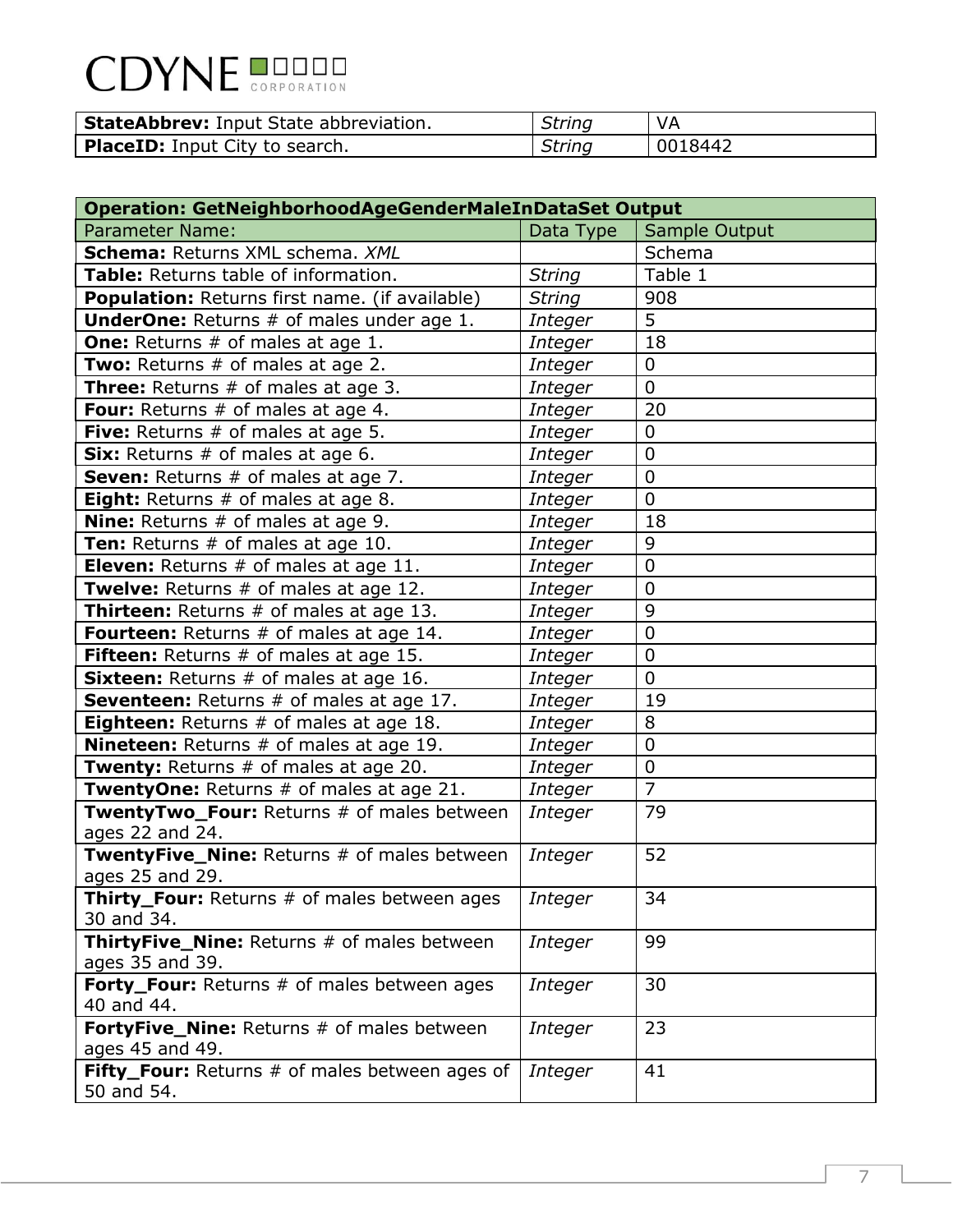# **CDYNE DODER**

| <b>FiftyFive_Nine:</b> Returns # of males between<br>ages 55 and 59.   | Integer        | 10             |
|------------------------------------------------------------------------|----------------|----------------|
| <b>SixtyTwo_Four:</b> Returns # of males between<br>ages 62 and 64.    | <b>Integer</b> | 8              |
| <b>SixtyFive_Six:</b> Returns # of males between<br>ages 65 and 66.    | Integer        | $\overline{0}$ |
| <b>SixtySeven_Nine:</b> Returns # of males between<br>ages 67 and 69.  | Integer        | 7              |
| Seventy_Four: Returns # of males between<br>ages 70 and 74.            | Integer        | 17             |
| <b>SeventyFive_Nine: Returns # of males</b><br>between ages 75 and 79. | <b>Integer</b> | 0              |
| <b>Eighty_Four:</b> Returns # of males between ages<br>80 and 84.      | <b>Integer</b> | 13             |
| <b>EightyFive_Over:</b> Returns # of males at ages<br>85 and over.     | Integer        | $\overline{0}$ |

## ▼ **GetNeighborhoodAgeInDataSet**

| Operation: GetNeighborhoodAgeInDataSet Input  |               |              |  |
|-----------------------------------------------|---------------|--------------|--|
| l Parameter Name:                             | Data Type     | Sample Input |  |
| <b>StateAbbrev: Input State abbreviation.</b> | String        | VA.          |  |
| <b>PlaceID:</b> Input City to search.         | <b>String</b> | 0018442      |  |

| <b>Operation: GetNeighborhoodAgeInDataSet Output</b> |               |                |  |
|------------------------------------------------------|---------------|----------------|--|
| <b>Parameter Name:</b>                               | Data Type     | Sample Output  |  |
| <b>Schema: Returns XML schema. XML</b>               |               | Schema         |  |
| Table: Returns table of information.                 | <b>String</b> | Table 1        |  |
| Population: Returns first name (if available).       | <b>String</b> | 908            |  |
| <b>UnderOne:</b> Returns # of people under age 1.    | Integer       | 5              |  |
| <b>One:</b> Returns # of people at age 1.            | Integer       | 38             |  |
| Two: Returns # of people at age 2.                   | Integer       | 0              |  |
| <b>Three:</b> Returns # of people at age 3.          | Integer       | 0              |  |
| <b>Four:</b> Returns # of people at age 4.           | Integer       | 20             |  |
| <b>Five:</b> Returns $#$ of people at age 5.         | Integer       | 0              |  |
| Six: Returns # of people at age 6.                   | Integer       | 8              |  |
| <b>Seven:</b> Returns # of people at age 7.          | Integer       | $\overline{0}$ |  |
| <b>Eight:</b> Returns # of people at age 8.          | Integer       | $\overline{0}$ |  |
| <b>Nine:</b> Returns # of people at age 9.           | Integer       | 18             |  |
| <b>Ten:</b> Returns # of people at age 10.           | Integer       | 9              |  |
| <b>Eleven:</b> Returns $#$ of people at age 11.      | Integer       | 7              |  |
| <b>Twelve:</b> Returns # of people at age 12.        | Integer       | 7              |  |
| <b>Thirteen:</b> Returns # of people at age 13.      | Integer       | 9              |  |
| <b>Fourteen:</b> Returns # of people at age 14.      | Integer       | $\mathbf{0}$   |  |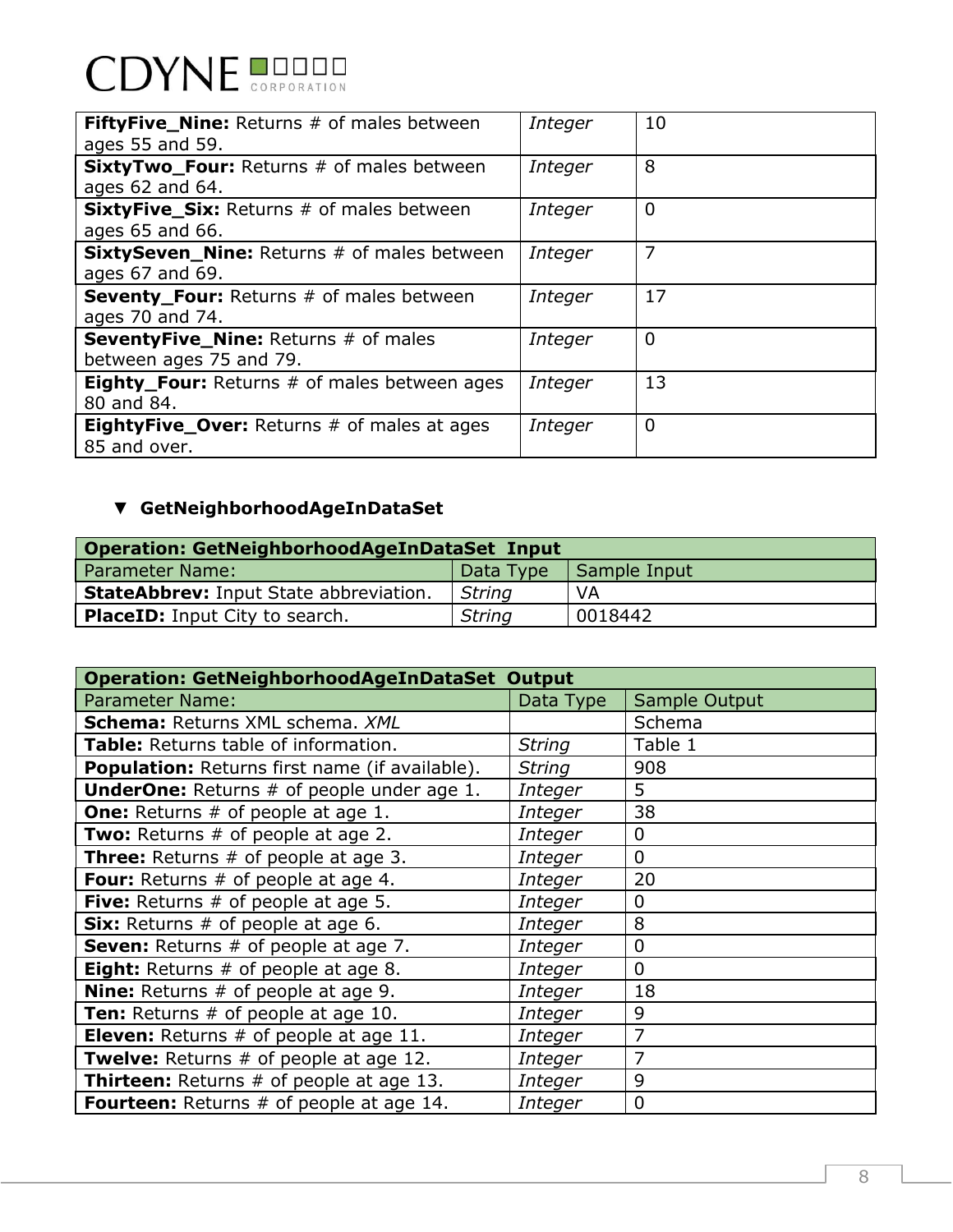| <b>CDYNE BUDDER</b> |  |
|---------------------|--|
|                     |  |

| <b>Fifteen:</b> Returns # of people at age 15.                          | <i>Integer</i> | $\overline{0}$ |
|-------------------------------------------------------------------------|----------------|----------------|
| <b>Sixteen:</b> Returns # of people at age 16.                          | <b>Integer</b> | $\mathbf 0$    |
| Seventeen: Returns # of people at age 17.                               | <b>Integer</b> | 34             |
| <b>Eighteen:</b> Returns # of people at age 18.                         | <i>Integer</i> | 43             |
| <b>Nineteen:</b> Returns # of people at age 19.                         | <b>Integer</b> | $\mathbf 0$    |
| Twenty: Returns # of people at age 20.                                  | <b>Integer</b> | 0              |
| TwentyOne: Returns # of people at age 21.                               | <b>Integer</b> | $\overline{7}$ |
| TwentyTwo_Four: Returns # of people<br>between ages 22 and 24.          | <b>Integer</b> | 87             |
| TwentyFive_Nine: Returns # of people<br>between ages 25 and 29.         | <b>Integer</b> | 97             |
| Thirty_Four: Returns # of people between<br>ages 30 and 34.             | <b>Integer</b> | 61             |
| ThirtyFive_Nine: Returns # of people between<br>ages 35 and 39.         | <b>Integer</b> | 157            |
| Forty_Four: Returns # of people between ages<br>40 and 44.              | <b>Integer</b> | 64             |
| FortyFive_Nine: Returns # of people between<br>ages 45 and 49.          | <b>Integer</b> | 71             |
| Fifty_Four: Returns # of people between ages<br>50 and 54.              | <b>Integer</b> | 59             |
| FiftyFive_Nine: Returns # of people between<br>ages 55 and 59.          | <b>Integer</b> | 21             |
| SixtyTwo_Four: Returns # of people between<br>ages 62 and 64.           | <b>Integer</b> | 29             |
| SixtyFive_Six: Returns # of people between<br>the ages of 65 and 66.    | <b>Integer</b> | $\overline{7}$ |
| SixtySeven_Nine: Returns # of people<br>between the ages of 67 and 69.  | <b>Integer</b> | $\overline{7}$ |
| Seventy_Four: Returns # of people between<br>the ages of 70 and 74.     | <b>Integer</b> | 30             |
| <b>SeventyFive_Nine: Returns # of people</b><br>between ages 75 and 79. | <b>Integer</b> | $\overline{0}$ |
| Eighty_Four: Returns # of people between<br>ages 80 and 84.             | <b>Integer</b> | 13             |
| <b>EightyFive_Over:</b> Returns # of people at ages<br>85 and over.     | <b>Integer</b> | $\mathbf 0$    |

# ▼ **GetNeighborhoodLinguisticIsolation**

| Operation: GetNeighborhoodLinguisticIsolation Input |               |              |  |
|-----------------------------------------------------|---------------|--------------|--|
| Parameter Name:                                     | 'Data Type    | Sample Input |  |
| <b>StateAbbrev: Input State abbreviation.</b>       | String        | VA           |  |
| <b>PlaceID:</b> Input City to search.               | <b>String</b> | 0018442      |  |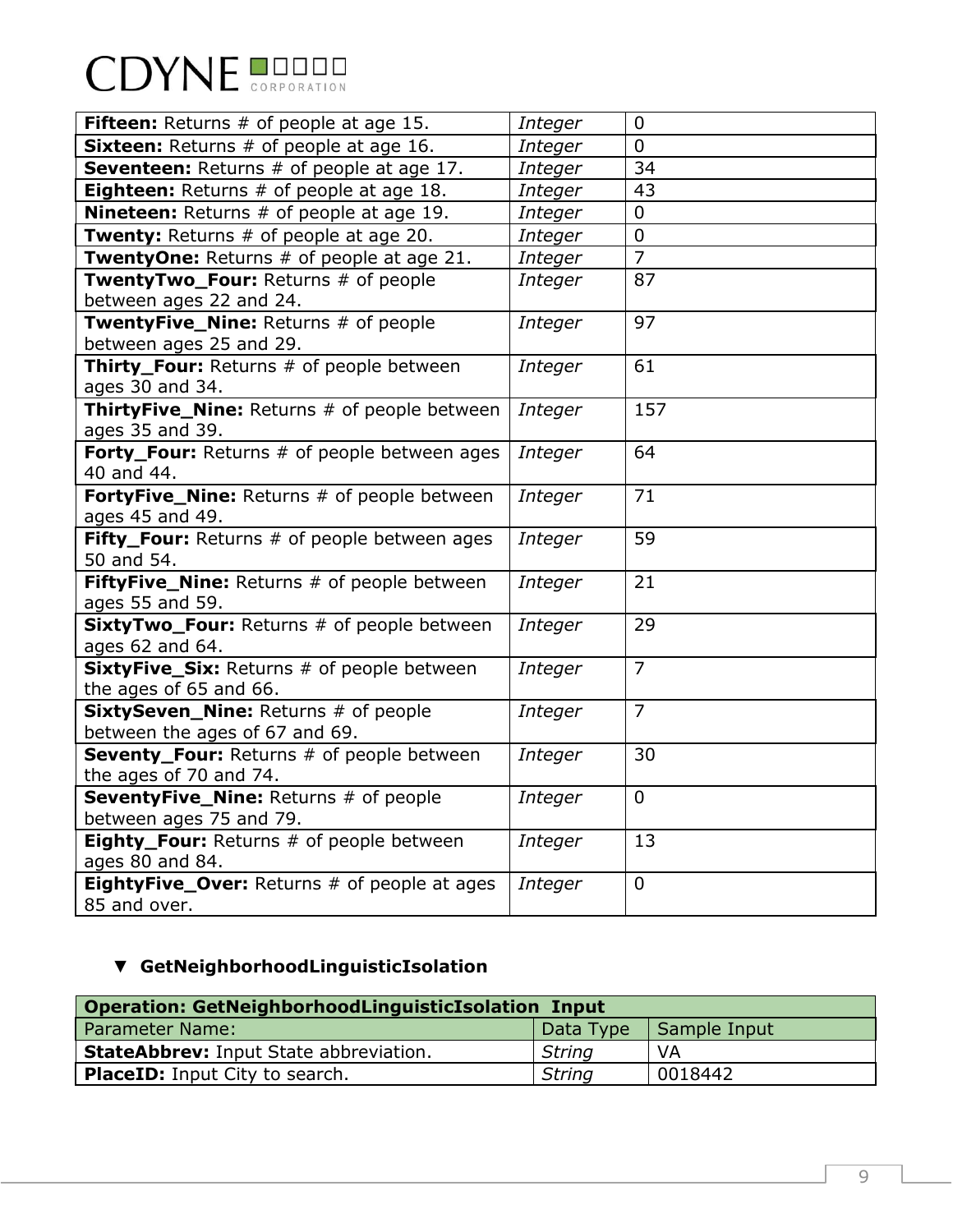| <b>Operation: GetNeighborhoodAgeInDataSet Output</b>    |                |                |  |
|---------------------------------------------------------|----------------|----------------|--|
| <b>Parameter Name:</b>                                  | Data Type      | Sample Output  |  |
| Schema: Returns XML schema. XML                         |                | Schema         |  |
| Table: Returns table of information.                    |                | Table 1        |  |
| Population: Returns first name. (if available)          | <b>String</b>  | 262            |  |
| <b>English_Total: Returns #of English speaking</b>      | Integer        | 246            |  |
| residents.                                              |                |                |  |
| <b>Spanish_Total:</b> Returns # of Spanish speaking     | <b>Integer</b> | 8              |  |
| residents.                                              |                |                |  |
| Spanish_Isolated: Returns # of Isolated                 | Integer        | $\Omega$       |  |
| Spanish speaking residents.                             |                |                |  |
| Spanish_NotIsolated: Returns # of                       | Integer        | 8              |  |
| NonIsolated Spanish speaking residents.                 |                |                |  |
| OtherIndo_European_Total: Returns # of                  | Integer        | 8              |  |
| Other European language speaking residents.             |                |                |  |
| OtherIndo_European_Isolated: Returns # of               | <b>Integer</b> | $\Omega$       |  |
| Other European language isolated speaking<br>residents. |                |                |  |
| OtherIndo_European_NotIsolated: Returns                 |                | 8              |  |
| # of Other European language NonIsolated                | Integer        |                |  |
| speaking residents.                                     |                |                |  |
| AsianPacificIsland_Total: Returns # of Asian            | Integer        | $\Omega$       |  |
| Pacific Island language speaking residents.             |                |                |  |
| AsianPacificIsland Isolated: Returns # of               | Integer        | $\Omega$       |  |
| Asian Pacific Island language Isolated speaking         |                |                |  |
| residents.                                              |                |                |  |
| AsianPacificIsland_NotIsolated: Returns # of            | Integer        | $\overline{0}$ |  |
| Asian Pacific Island language NonIsolated               |                |                |  |
| speaking residents.                                     |                |                |  |
| OtherLanguages_Total: Returns # of residents            | Integer        | $\Omega$       |  |
| speaking other languages.                               |                |                |  |
| OtherLanguages_Isolated: Returns # of                   | Integer        | $\Omega$       |  |
| Isolated residents speaking other languages.            |                |                |  |
| OtherLanguages_NotIsolated: Returns # of                | Integer        | $\overline{0}$ |  |
| NonIsolated residents speaking other languages.         |                |                |  |

### ▼ **GetNeighborhoodPlaceofBirthbyCitizenshipStatusInDataset**

| Operation: GetNeighborhoodPlaceofBirthbyCitizenshipStatusInDataset Input |               |              |  |
|--------------------------------------------------------------------------|---------------|--------------|--|
| <b>Parameter Name:</b>                                                   | 'Data Type    | Sample Input |  |
| <b>StateAbbrev: Input State abbreviation.</b>                            | <b>String</b> | VA           |  |
| <b>PlaceID:</b> Input City to search.                                    | <b>String</b> | 0018442      |  |

### **Operation: GetNeighborhoodPlaceofBirthbyCitizenshipStatusInDataset Output**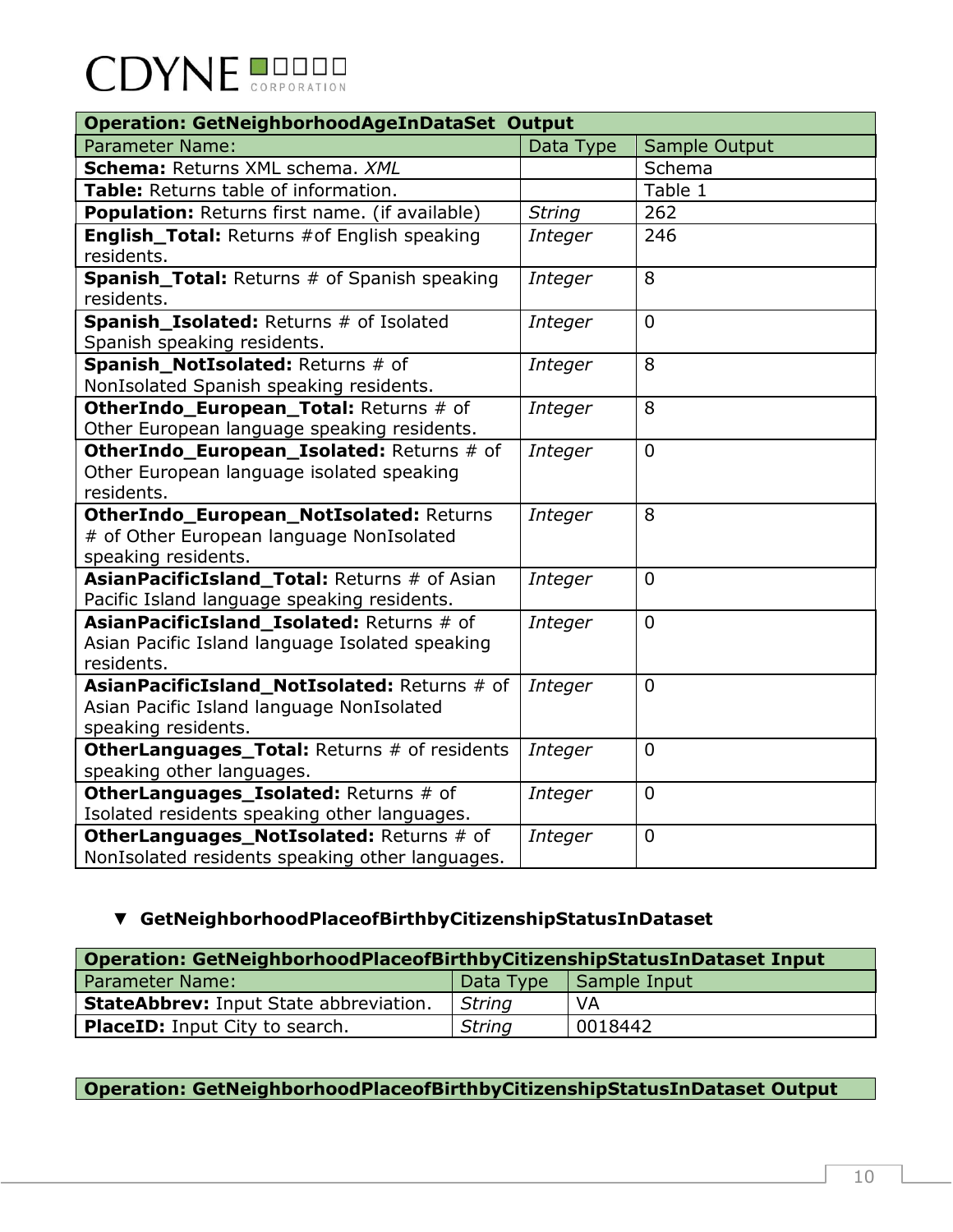| <b>Parameter Name:</b>                                                 | Data Type      | Sample Output  |
|------------------------------------------------------------------------|----------------|----------------|
| Schema: Returns XML schema. XML                                        |                | Schema         |
| Table: Returns table of information.                                   | <b>String</b>  | Table 1        |
| Population: Returns first name. (if available)                         | <b>String</b>  | 908            |
| <b>UnderOne:</b> Returns # of people under age 1.                      | Integer        | 5              |
| <b>One:</b> Returns # of people at age 1.                              | Integer        | 38             |
| Two: Returns # of people at age 2.                                     | <b>Integer</b> | 0              |
| <b>Three:</b> Returns # of people at age 3.                            | Integer        | 0              |
| <b>Four:</b> Returns # of people at age 4.                             | <b>Integer</b> | 20             |
| <b>Five:</b> Returns $#$ of people at age 5.                           | Integer        | 0              |
| Six: Returns # of people at age 6.                                     | <b>Integer</b> | 8              |
| Seven: Returns # of people at age 7.                                   | <b>Integer</b> | $\overline{0}$ |
| <b>Eight:</b> Returns # of people at age 8.                            | Integer        | $\mathbf 0$    |
| <b>Nine:</b> Returns # of people at age 9.                             | <b>Integer</b> | 18             |
| Ten: Returns # of people at age 10.                                    | Integer        | 9              |
| Eleven: Returns # of people at age 11.                                 | <b>Integer</b> | $\overline{7}$ |
| Twelve: Returns # of people at age 12.                                 | <b>Integer</b> | $\overline{7}$ |
| <b>Thirteen:</b> Returns # of people at age 13.                        | Integer        | 9              |
| Fourteen: Returns # of people at age 14.                               | <b>Integer</b> | $\overline{0}$ |
| <b>Fifteen:</b> Returns # of people at age 15.                         | Integer        | $\overline{0}$ |
| <b>Sixteen:</b> Returns # of people at age 16.                         | <b>Integer</b> | 0              |
| Seventeen: Returns # of people at age 17.                              | <b>Integer</b> | 34             |
| <b>Eighteen:</b> Returns # of people at age 18.                        | Integer        | 43             |
| <b>Nineteen:</b> Returns # of people at age 19.                        | Integer        | $\overline{0}$ |
| <b>Twenty:</b> Returns # of people at age 20.                          | Integer        | $\overline{0}$ |
| TwentyOne: Returns # of people at age 21.                              | Integer        | $\overline{7}$ |
| TwentyTwo_Four: Returns # of people between<br>ages 22 and 24.         | <b>Integer</b> | 87             |
| TwentyFive_Nine: Returns # of people between<br>ages 25 and 29.        | Integer        | 97             |
| <b>Thirty_Four:</b> Returns # of people between ages 30<br>and 34.     | Integer        | 61             |
| <b>ThirtyFive_Nine:</b> Returns # of people between ages<br>35 and 39. | Integer        | 157            |
| Forty_Four: Returns # of people between ages 40<br>and 44.             | Integer        | 64             |
| <b>FortyFive_Nine:</b> Returns # of people between ages<br>45 and 49.  | Integer        | 71             |
| Fifty_Four: Returns # of people between ages 50<br>and 54.             | Integer        | 59             |
| FiftyFive_Nine: Returns # of people between ages<br>55 and 59.         | Integer        | 21             |
| <b>SixtyTwo_Four:</b> Returns # of people between ages<br>62 and 64.   | Integer        | 29             |
| <b>SixtyFive_Six:</b> Returns # of people between ages 65              | Integer        | 7              |
|                                                                        |                |                |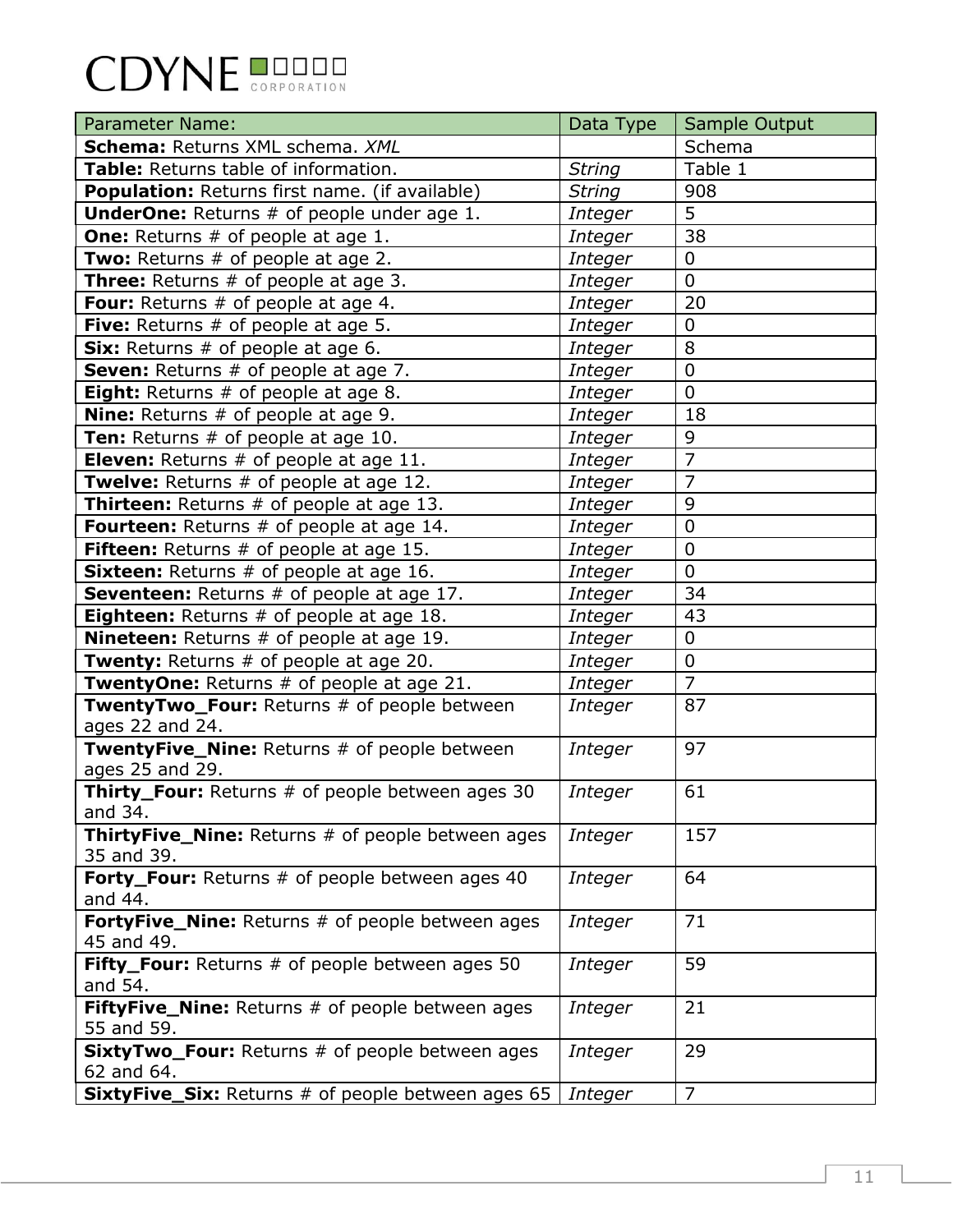| and 66.                                                 |                |    |
|---------------------------------------------------------|----------------|----|
| <b>SixtySeven_Nine:</b> Returns # of people between     | Integer        |    |
| ages 67 and 69.                                         |                |    |
| <b>Seventy_Four:</b> Returns # of people between ages   | Integer        | 30 |
| 70 and 74.                                              |                |    |
| <b>SeventyFive_Nine:</b> Returns # of people between    | Integer        |    |
| ages 75 and 79.                                         |                |    |
| <b>Eighty_Four:</b> Returns # of people between ages 80 | Integer        | 13 |
| and 84.                                                 |                |    |
| <b>EightyFive_Over:</b> Returns # of people at ages 85  | <b>Integer</b> | 0  |
| and over.                                               |                |    |

## ▼ **GetNeighborhoodRealtyValueInDataset**

| <b>Operation: GetNeighborhoodRealtyValueInDataset Input</b> |               |              |  |
|-------------------------------------------------------------|---------------|--------------|--|
| <b>Parameter Name:</b>                                      | Data Type     | Sample Input |  |
| <b>StateAbbrev: Input State abbreviation.</b>               | <b>String</b> | VA           |  |
| <b>PlaceID:</b> Input City to search.                       | <b>String</b> | 0018442      |  |

| <b>Operation: GetNeighborhoodRealtyValueInDataset Output</b>                           |                |                |  |
|----------------------------------------------------------------------------------------|----------------|----------------|--|
| <b>Parameter Name:</b>                                                                 | Data Type      | Sample Output  |  |
| <b>Error:</b> Returns true or false if an error with search.                           | <b>Boolean</b> | False          |  |
| <b>ErrorString:</b> Returns if an error with input values.                             | <b>String</b>  | No Error       |  |
| <b>Schema: Returns XML schema.</b>                                                     |                | Schema         |  |
| <b>Table:</b> Returns table of information.                                            |                | Table 1        |  |
| <b>Population:</b> Returns the population.                                             | <b>String</b>  | 208            |  |
| <b>Under10K:</b> Returns $#$ of houses worth under $$10,000$ .                         | Integer        | 0              |  |
| Ten_FourteenNine: Returns # of houses worth<br>between 10K and 14,999.                 | Integer        | $\Omega$       |  |
| <b>Fifteen NineteenNine: Returns # of houses worth</b><br>between 15K and 19,999.      | Integer        | $\mathbf{0}$   |  |
| Twenty_TwentyFourNine: Returns # of houses worth<br>between 20K and 24,999.            | Integer        | $\Omega$       |  |
| TwentyFive_TwentyNineNine: Returns # of houses<br>worth between 25K and 29,999.        | Integer        | $\mathbf{0}$   |  |
| <b>Thirty_ThirtyFourNine: Returns # of houses worth</b><br>between 30K and 34,999.     | Integer        | $\mathbf{0}$   |  |
| <b>ThirtyFive_ThirtyNineNine:</b> Returns # of houses<br>worth between 35K and 39,999. | Integer        | $\overline{0}$ |  |
| <b>Forty_FortyNineNine:</b> Returns # of houses worth<br>between 40K and 49,999.       | Integer        | $\mathbf{0}$   |  |
| Fifty_FiftyNineNine: Returns # of houses worth<br>between 50K and 59,999.              | Integer        | $\mathbf{0}$   |  |
| <b>Sixty_SixtyNineNine:</b> Returns # of houses worth                                  | Integer        | $\mathbf 0$    |  |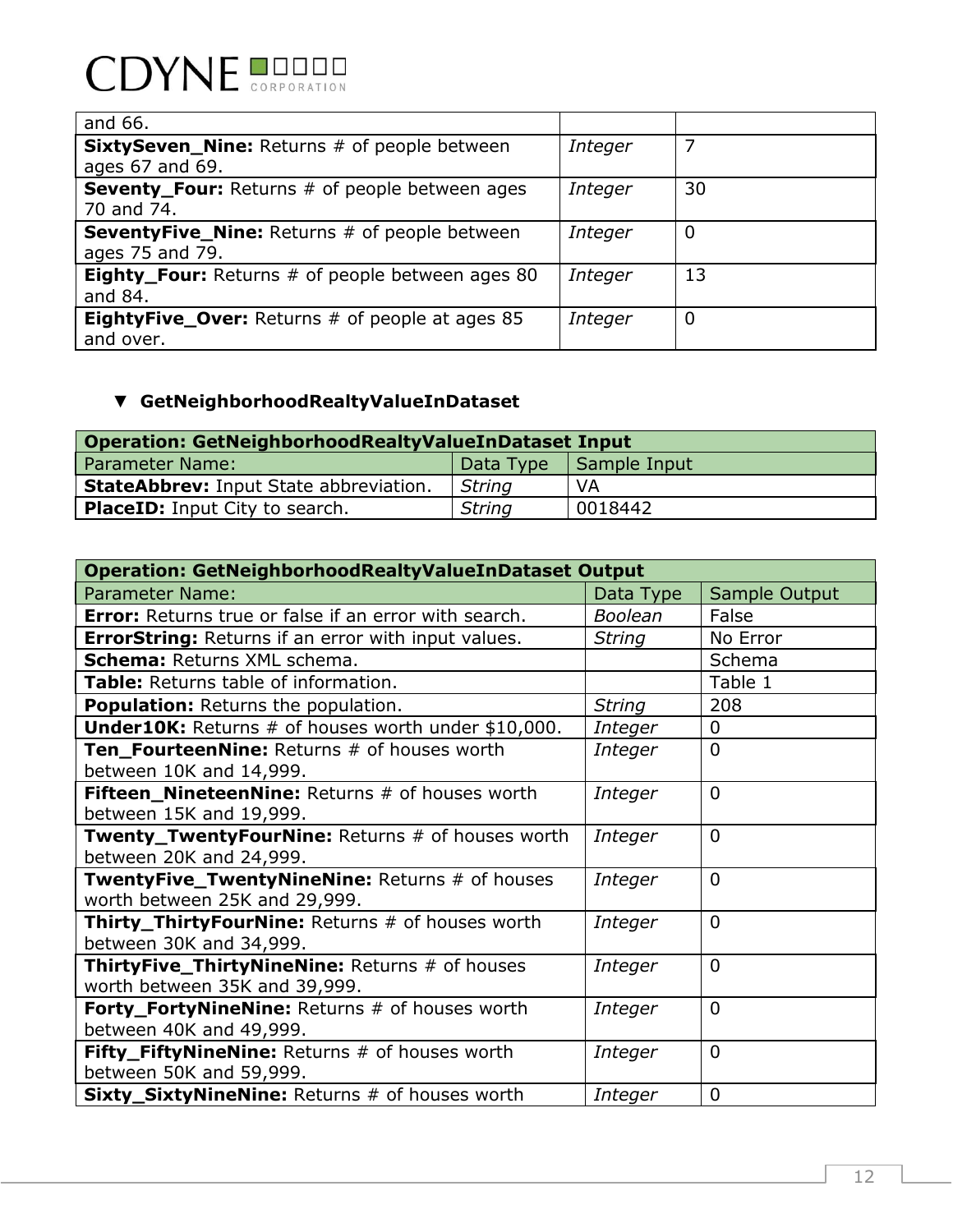| <b>CDYNE BUDDER</b> |  |
|---------------------|--|
|                     |  |

| between 60K and 69,999.                                                                         |         |                |
|-------------------------------------------------------------------------------------------------|---------|----------------|
| Seventy_SeventyNineNine: Returns # of houses<br>worth between 70K and 79,999.                   | Integer | 39             |
| Eighty_EightyNineNine: Returns # of houses worth<br>between 80K and 89,999.                     | Integer | 16             |
| Ninety_NinetyNineNine: Returns # of houses worth<br>between 90K and 99,999.                     | Integer | 35             |
| <b>OneHundred_OneTwentyFourNineNine: Returns #</b><br>of houses worth between 100K and 124,999. | Integer | 111            |
| <b>OneTwentyFive_OneFortyNineNine: Returns # of</b><br>houses worth between 125K and 149,999.   | Integer | $\overline{7}$ |
| <b>OneFifty_OneSeventyFourNine: Returns # of houses</b><br>worth between 150K and 174,999.      | Integer | $\overline{0}$ |
| <b>OneSeventyFive_OneNinetyNineNine: Returns # of</b><br>houses worth between 175K and 199,999. | Integer | $\Omega$       |
| TwoHundred_TwoFortyNineNine: Returns # of<br>houses worth between 200K and 249,999.             | Integer | $\Omega$       |
| TwoFifty_TwoNinetyNineNine: Returns # of houses<br>worth between 250K and 299,999.              | Integer | $\Omega$       |
| ThreeHundred_ThreeNinetyNineNine: Returns # of<br>houses worth between 300K and 399,999.        | Integer | $\Omega$       |
| FourHundred_FourNinetyNineNine: Returns # of<br>houses worth between 400K and 499,999.          | Integer | $\overline{0}$ |
| FiveHundred_SevenFortyNineNine: Returns # of<br>houses worth between 500K and 749,999.          | Integer | $\Omega$       |
| <b>SevenFifty_NineNinetyNineNine</b> Returns # of houses<br>worth between 750K and 999,999.     | Integer | $\overline{0}$ |
| <b>OneMillion_Over: Returns # of houses worth 1 Million</b><br>K and Over.                      | Integer | $\overline{0}$ |

## ▼ **GetNeighborhoodVehiclesPerHouseholdInDataset**

| Operation: GetNeighborhoodVehiclesPerHouseholdInDataset Input |               |              |  |
|---------------------------------------------------------------|---------------|--------------|--|
| <b>Parameter Name:</b>                                        | Data Type     | Sample Input |  |
| <b>StateAbbrev: Input State abbreviation.</b>                 | String        | VA           |  |
| <b>PlaceID:</b> Input City to search.                         | <b>String</b> | 0018442      |  |

| $\mid$ Operation: GetNeighborhoodVehiclesPerHouseholdInDataset Output |                |               |  |  |
|-----------------------------------------------------------------------|----------------|---------------|--|--|
| <b>Parameter Name:</b>                                                | Data Type      | Sample Output |  |  |
| <b>Error:</b> Returns true or false if an error with search.          | <b>Boolean</b> | False         |  |  |
| <b>ErrorString:</b> Returns if an error with input values.            | <b>String</b>  | No Error      |  |  |
| Schema: Returns XML schema.                                           |                | Schema        |  |  |
| Table: Returns table of information.                                  |                | Table 1       |  |  |
| <b>Population:</b> Returns the population.                            | <b>String</b>  | 229           |  |  |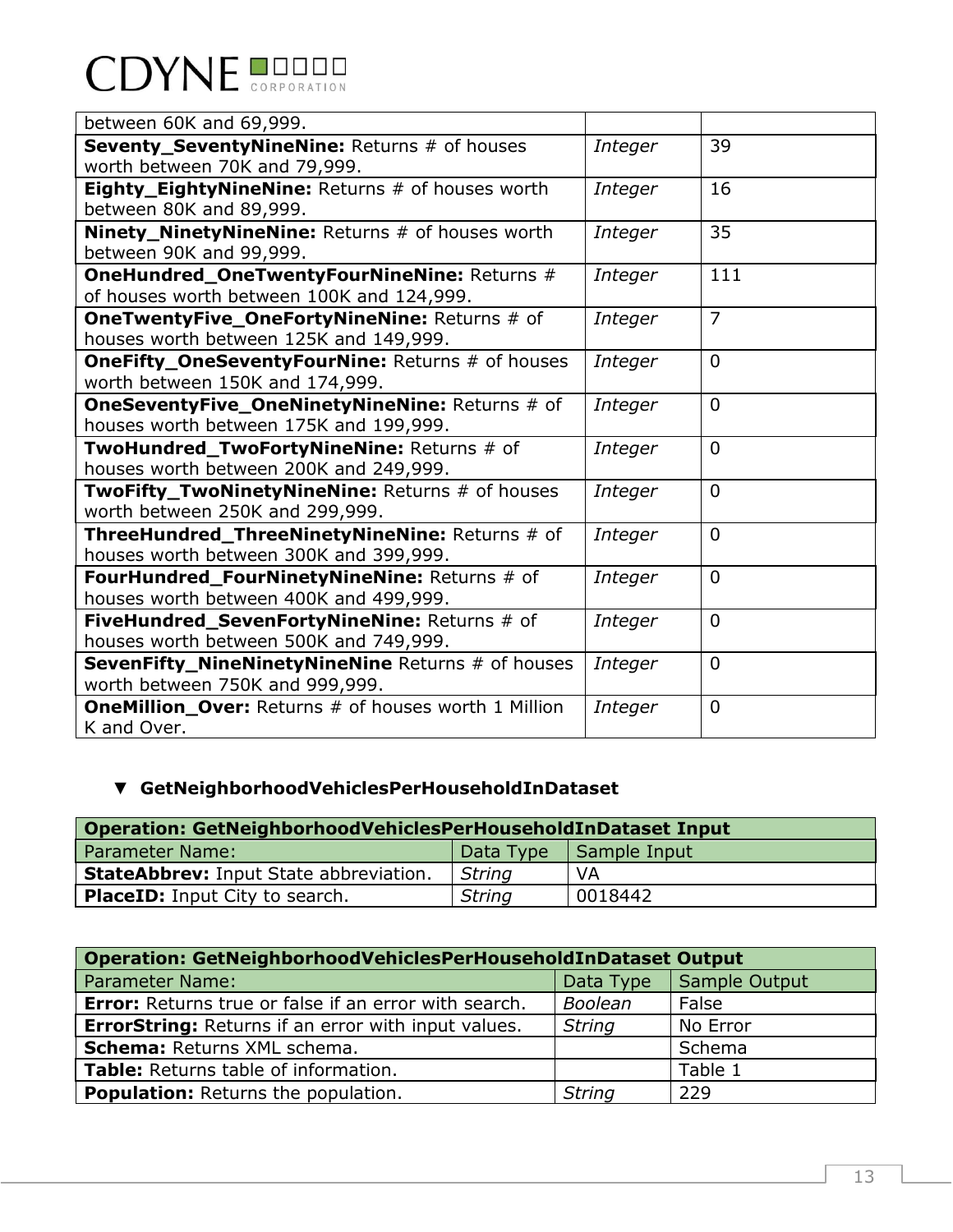

| <b>Zero:</b> Returns # of Houses with zero vehicles.      | Integer        | - 0 |
|-----------------------------------------------------------|----------------|-----|
| <b>One:</b> Returns # of Houses with one vehicle.         | Integer        | 76  |
| <b>Two:</b> Returns # of Houses with two vehicles.        | <b>Integer</b> | -94 |
| <b>Three:</b> Returns # of Houses with three vehicles.    | <b>Integer</b> | -52 |
| <b>Four:</b> Returns # of Houses with four vehicles.      | <b>Integer</b> |     |
| <b>Five_More:</b> Returns # of Houses with five vehicles. | <b>Integer</b> | - 0 |

### ▼ **GetNeighborhoodYearStructuresBuilt**

| Operation: GetNeighborhoodYearStructuresBuilt Input |               |              |  |
|-----------------------------------------------------|---------------|--------------|--|
| <b>Parameter Name:</b>                              | Data Type     | Sample Input |  |
| <b>StateAbbrev: Input State abbreviation.</b>       | <b>String</b> | VA           |  |
| <b>PlaceID:</b> Input City to search.               | <b>String</b> | 0018442      |  |

| <b>Operation: GetNeighborhoodYearStructuresBuilt Output</b>                   |                |                |  |
|-------------------------------------------------------------------------------|----------------|----------------|--|
| Parameter Name:                                                               | Data Type      | Sample Output  |  |
| <b>Error:</b> Returns true or false if an error with search.                  | <b>Boolean</b> | False          |  |
| <b>ErrorString:</b> Returns if an error with input values.                    | <b>String</b>  | No Error       |  |
| <b>Schema: Returns XML schema.</b>                                            |                | Schema         |  |
| Table: Returns table of information.                                          |                | Table 1        |  |
| <b>TotalHouses: Returns population.</b>                                       | <b>String</b>  | 229            |  |
| $X0031$ 999 March 2000: Returns $#$ of houses built<br>between 1999 and 2000. | Integer        | $\Omega$       |  |
| $X0031$ 995 1998: Returns $#$ of houses built between<br>1995 and 1998.       | Integer        | $\overline{7}$ |  |
| <b>X0031_990_1994:</b> Returns # of houses built between<br>1990 and 1994.    | Integer        | $\overline{7}$ |  |
| <b>X0031_980_1989:</b> Returns # of houses built between<br>1980 and 1989.    | Integer        | 169            |  |
| X0031_970_1979: Returns # of houses built between<br>1970 and 1979.           | Integer        | 46             |  |
| <b>X0031_960_1969:</b> Returns # of houses built between<br>1960 and 1969.    | Integer        | $\Omega$       |  |
| <b>X0031_950_1959:</b> Returns # of houses built between<br>1950 and 1959.    | Integer        | $\Omega$       |  |
| <b>X0031_940_1949:</b> Returns # of houses built between<br>1940 and 1949.    | Integer        | $\Omega$       |  |
| X0031_939_Earlier: Returns # of houses built in or<br>before 1939.            | Integer        | 0              |  |

### ▼ **GetPlaceIDbyAddress**

**Operation: GetPlaceIDbyAddress Input**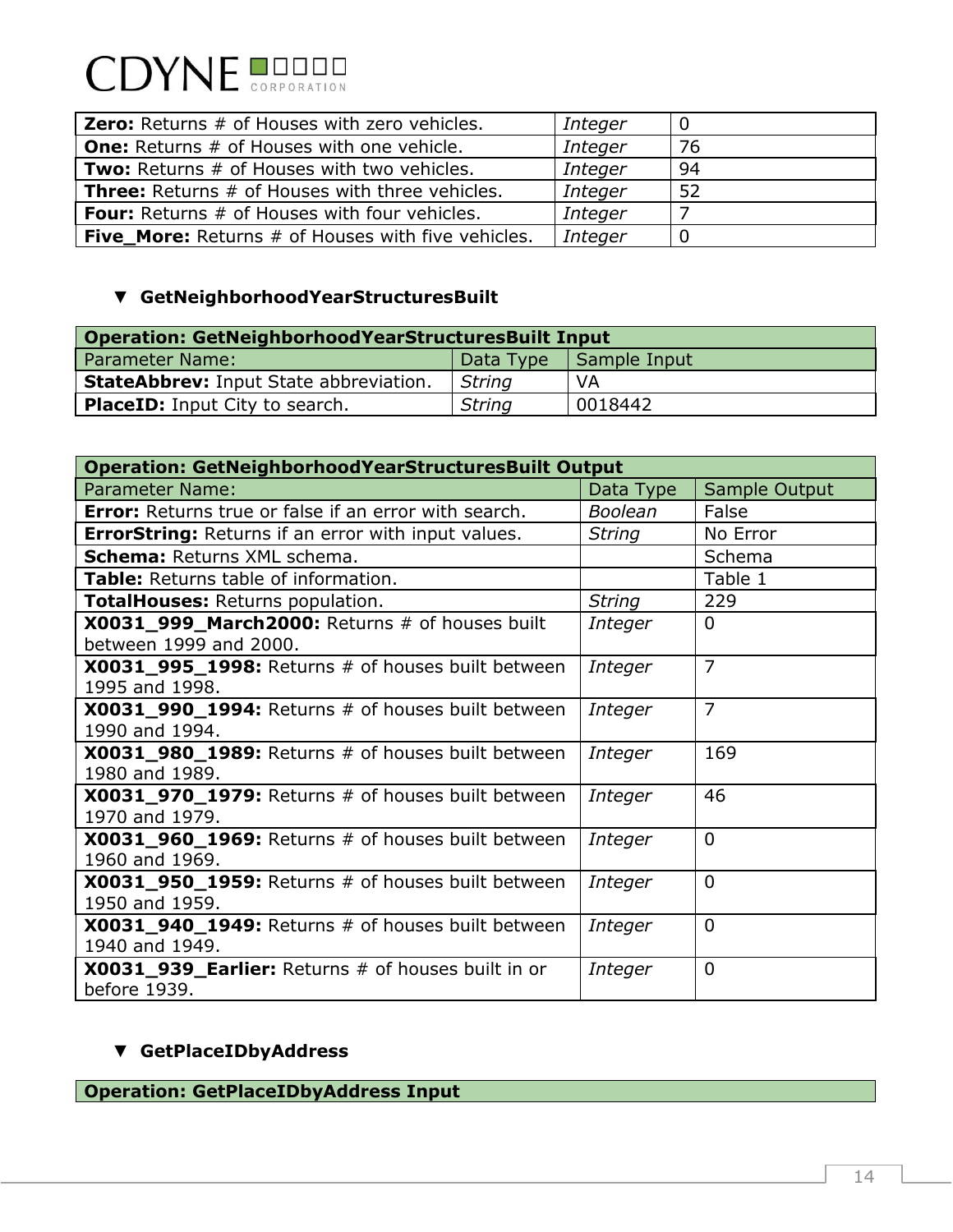# **CDYNE DODER**

| <b>Parameter Name:</b>                           | Data Type     | Sample Input                             |
|--------------------------------------------------|---------------|------------------------------------------|
| AddressLine1: Input address.                     | <b>String</b> | 2125 Smith Ave                           |
| <b>City: Input City.</b>                         | <b>String</b> | Chesapeake                               |
| <b>StateAbbrev: Input State</b><br>abbreviation. | <b>String</b> | VA                                       |
| ZipCode: Input ZIP Code.                         | <b>String</b> | 23320                                    |
| <b>LicenseKey:</b> See page 1 for more<br>info.  | <b>String</b> | F01d89fd-5155-5455-5585-<br>e84ab8de8591 |

| <b>Operation: GetPlaceIDbyAddress Output</b>               |                |               |  |
|------------------------------------------------------------|----------------|---------------|--|
| <b>Parameter Name:</b>                                     | Data Type      | Sample Output |  |
| <b>StateAbbrev: Returns State abbreviation.</b>            | <b>String</b>  | VA            |  |
| PlaceID: Returns Place ID assigned by Census.              | <b>Integer</b> | 0018442       |  |
| <b>Rural:</b> Returns true or false if area is rural.      | <b>Boolean</b> | False         |  |
| <b>Error:</b> Returns true or false if an error in search. | <b>Boolean</b> | False         |  |
| <b>ErrorString: Returns any errors in input data.</b>      | <b>String</b>  | No Error      |  |

## ▼ **GetPlaceIDbyCensusTractAndBlock**

| <b>Operation: GetPlaceIDbyCensusTractAndBlock Input</b> |               |                          |  |
|---------------------------------------------------------|---------------|--------------------------|--|
| <b>Parameter Name:</b>                                  | Data Type     | Sample Input             |  |
| <b>StateAbbrev: Input State abbreviation.</b>           | <b>String</b> | VA                       |  |
| <b>CensusTract: Input Census Tract.</b>                 | <b>String</b> | 020806                   |  |
| <b>CensusBlock: Input Census Block.</b>                 | <b>String</b> | 1025                     |  |
| <b>LicenseKey:</b> See page 1 for more info.            | <b>String</b> | F01d89fd-5155-5455-5585- |  |
|                                                         |               | e84ab8de8591             |  |

| <b>Operation: GetPlaceIDbyCensusTractAndBlock Output</b>   |                |               |  |
|------------------------------------------------------------|----------------|---------------|--|
| <b>Parameter Name:</b>                                     | Data Type      | Sample Output |  |
| <b>StateAbbrev: Returns State abbreviation.</b>            | <b>String</b>  | <b>VA</b>     |  |
| PlaceID: Returns Place ID assigned by Census.              | Integer        | 0018458       |  |
| <b>Rural:</b> Returns true or false if area is rural.      | <b>Boolean</b> | False         |  |
| <b>Error:</b> Returns true or false if an error in search. | <b>Boolean</b> | False         |  |
| <b>ErrorString: Returns any errors in input data.</b>      | <b>String</b>  | No Error      |  |

### ▼ **GetSummaryInformationByPlaceID**

| <b>Operation: GetSummaryInformationByPlaceID Input</b> |               |                          |  |
|--------------------------------------------------------|---------------|--------------------------|--|
| <b>Parameter Name:</b>                                 |               | Data Type   Sample Input |  |
| <b>StateAbbrev: Input State abbreviation.</b>          | <b>String</b> | <b>VA</b>                |  |
| <b>PlaceID:</b> Input PlaceID.                         | <b>String</b> | 0018442                  |  |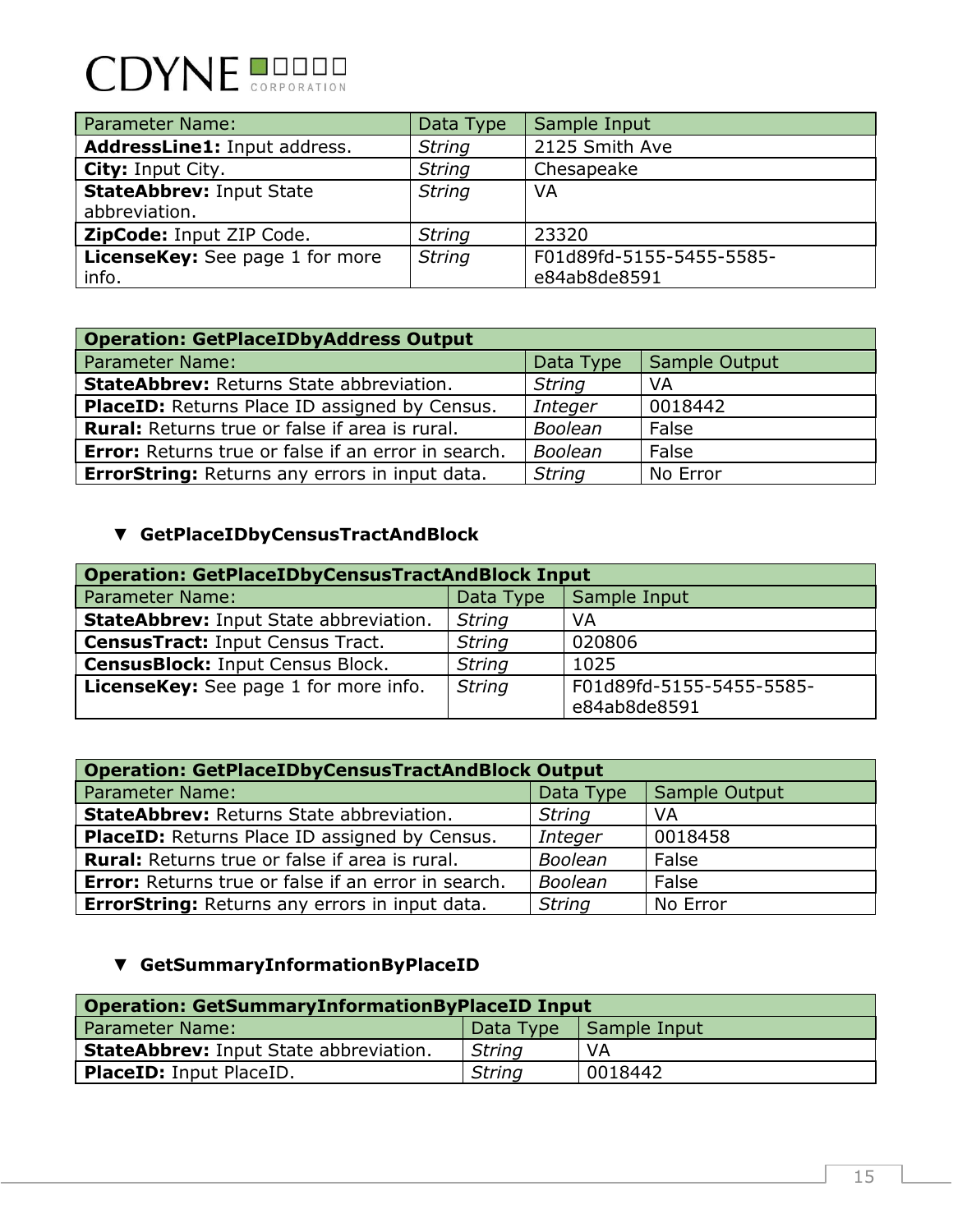| <b>Operation: GetSummaryInformationByPlaceID Output</b>                     |                |                |
|-----------------------------------------------------------------------------|----------------|----------------|
| <b>Parameter Name:</b>                                                      | Data Type      | Sample Output  |
| <b>StateAbbrev: Returns State abbreviation.</b>                             | <b>String</b>  | <b>VA</b>      |
| PlaceID: Returns Place ID assigned by Census.                               | Integer        | 0018458        |
| <b>Rural:</b> Returns true or false if area is rural.                       | <b>Boolean</b> | False          |
| <b>Error:</b> Returns true or false if an error in search.                  | <b>Boolean</b> | False          |
| <b>ErrorString: Returns any errors in input data.</b>                       | <b>String</b>  | No Error       |
| MedianAge: Returns average age for location.                                | <b>String</b>  | 39             |
| MedianIncome: Returns average income for                                    | <b>String</b>  | 61050          |
| location.                                                                   |                |                |
| MedianRoomsInHouse: Returns average # of                                    | <b>String</b>  | $\overline{7}$ |
| rooms per household.                                                        |                |                |
| MedianHouseValue: Returns average house value                               | <b>String</b>  | 206400         |
| for location.                                                               |                |                |
| MedianVehicles: Returns average # of vehicles for                           | <b>String</b>  | $\overline{2}$ |
| location.                                                                   |                |                |
| <b>MaritalStatusPercentages/NeverMarried:</b>                               | Double         | 20.20          |
| Returns % of people never married.                                          |                |                |
| MaritalStatusPercentages/Married: Returns %                                 | Double         | 35.83          |
| of people married.                                                          |                |                |
| MaritalStatusPercentages/Separated: Returns                                 | Double         | 4.19           |
| % of people separated.                                                      |                |                |
| MaritalStatusPercentages/MarriedOther:<br>Returns % of people MarriedOther. | Double         | 19.06          |
| MaritalStatusPercentages/Widowed: Returns %                                 | Double         | 3.68           |
| of people widowed.                                                          |                |                |
| MaritalStatusPercentages/Divorced: Returns %                                | Double         | 17.03          |
| of people divorced.                                                         |                |                |
| RacePercentages/Asian: Returns % of Asian race.                             | Double         | $\mathbf 0$    |
| RacePercentages/Black: Returns % of Black race.                             | Double         | 35.02          |
| RacePercentages/Indian: Returns % of Indian                                 | Double         | $\overline{0}$ |
| race.                                                                       |                |                |
| RacePercentages/Mixed: Returns % of mixed                                   | Double         | 3.08           |
| race.                                                                       |                |                |
| RacePercentages/NativeHawaiian: Returns % of                                | Double         | 0.77           |
| NativeHawaiian race.                                                        |                |                |
| RacePercentages/Other: Returns % of other                                   | Double         | $\mathbf 0$    |
| race.                                                                       |                |                |
| RacePercentages/White: Returns % of White                                   | Double         | 61.12          |
| race.                                                                       |                |                |
| GenderPercentages/Female: Returns % of                                      | Double         | 57.93          |
| female population.                                                          |                |                |
| GenderPercentages/Male: Returns % of male                                   | Double         | 42.07          |
| population.                                                                 |                |                |